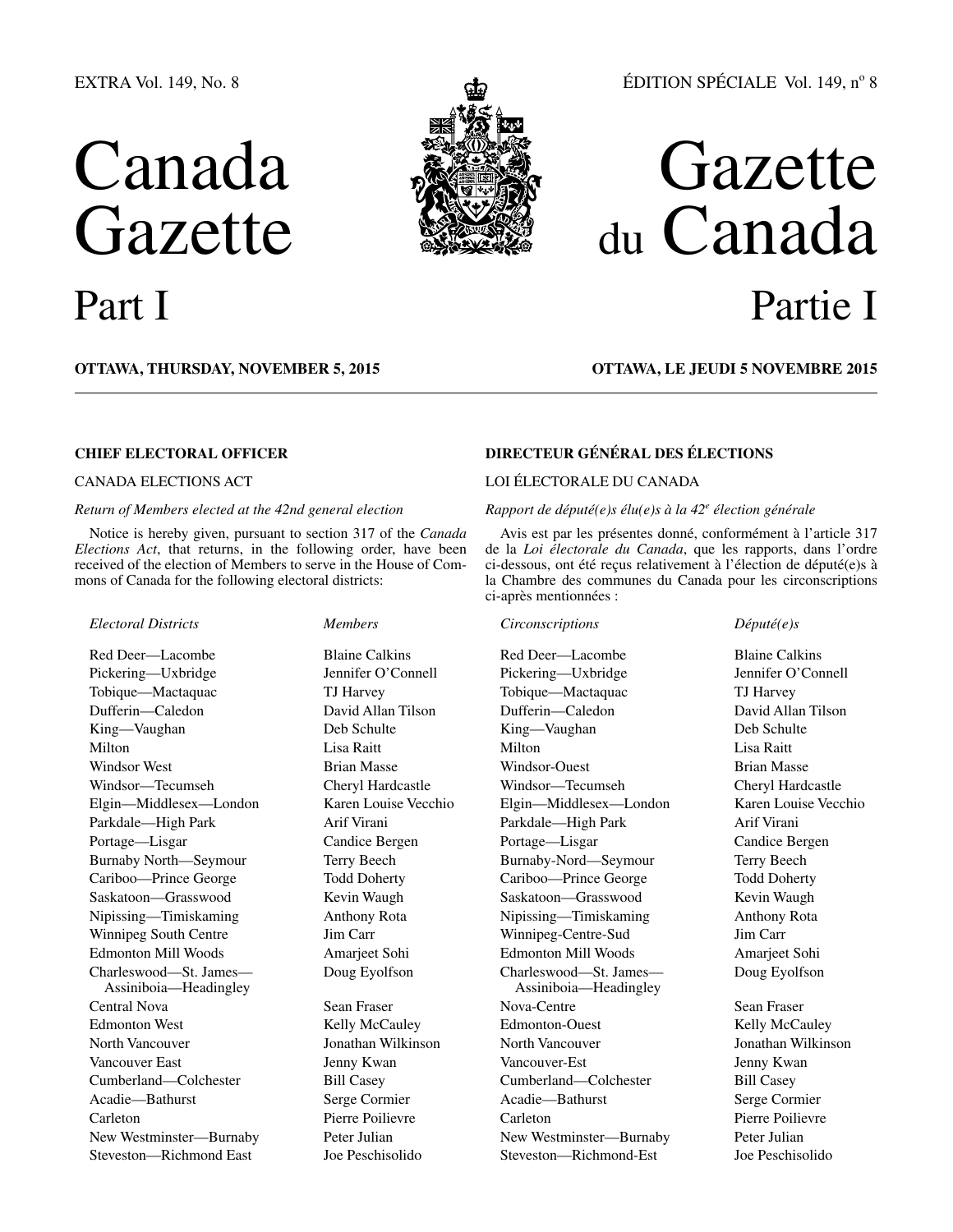Rimouski-Neigette—Témiscouata— Les Basques Bourassa Emmanuel Dubourg Edmonton Riverbend Matt Jeneroux Edmonton Manning Ziad Aboultaif Simcoe North Bruce Stanton Simcoe—Grey Kellie Leitch Marc-Aurèle-Fortin Yves Robillard Lac-Saint-Louis Francis Scarpaleggia La Pointe-de-L'Île Mario Beaulieu Longueuil—Saint-Hubert Pierre Nantel Hastings—Lennox and Addington Mike Bossio Markham—Stouffville Jane Philpott Lanark—Frontenac—Kingston Scott Reid Sydney—Victoria Mark Eyking Hull—Aylmer Greg Fergus Ottawa South David McGuinty Brampton East Raj Grewal Egmont Bobby Morrissey Halifax West Geoff Regan South Shore—St. Margarets Bernadette Jordan Sackville—Preston—Chezzetcook Darrell Samson Miramichi—Grand Lake Pat Finnigan London—Fanshawe Irene Mathyssen Kings—Hants Scott Brison Beauséjour Dominic LeBlanc Madawaska—Restigouche René Arseneault Aurora—Oak Ridges— Richmond Hill Rivière-des-Mille-Îles Linda Lapointe Prince Albert Randy Hoback Cypress Hills—Grasslands David Anderson Kitchener Centre Raj Saini Fundy Royal Alaina Lockhart Hamilton East-Stoney Creek Bob Bratina Brantford—Brant Phil McColeman Niagara Centre Vance Badawey Oakville North—Burlington Pam Damoff Cambridge Bryan May Waterloo Bardish Chagger Pontiac William Amos Kitchener—Conestoga Harold Albrecht Selkirk—Interlake—Eastman James Bezan Saanich—Gulf Islands Elizabeth May Victoria Murray Rankin Kamloops—Thompson—Cariboo Cathy McLeod Calgary Shepard Tom Kmiec Calgary Confederation Len Webber Calgary Skyview Darshan Singh Kang Fleetwood—Port Kells Ken Hardie Sherwood Park—Fort Saskatchewan Garnett Genuis Avalon Ken McDonald St. John's South—Mount Pearl Seamus O'Regan Sault Ste. Marie Terry Sheehan

Guy Caron

Leona Alleslev

# *Circonscriptions Député(e)s*

Rimouski-Neigette—Témiscouata— Les Basques Bourassa Emmanuel Dubourg Edmonton Riverbend Matt Jeneroux Edmonton Manning Ziad Aboultaif Simcoe-Nord Bruce Stanton Simcoe—Grey Kellie Leitch Marc-Aurèle-Fortin Yves Robillard Lac-Saint-Louis Francis Scarpaleggia La Pointe-de-L'Île Mario Beaulieu Longueuil—Saint-Hubert Pierre Nantel Hastings—Lennox and Addington Mike Bossio Markham—Stouffville Jane Philpott Lanark—Frontenac—Kingston Scott Reid Sydney—Victoria Mark Eyking Hull—Aylmer Greg Fergus Ottawa-Sud<br>
David McGuinty Brampton-Est Raj Grewal Egmont Bobby Morrissey Halifax-Ouest Geoff Regan South Shore—St. Margarets Bernadette Jordan Sackville—Preston—Chezzetcook Darrell Samson Miramichi—Grand Lake Pat Finnigan London—Fanshawe Irene Mathyssen Kings—Hants Scott Brison Beauséjour Dominic LeBlanc Madawaska—Restigouche René Arseneault Aurora—Oak Ridges— Richmond Hill Rivière-des-Mille-Îles Linda Lapointe Prince Albert Randy Hoback Cypress Hills—Grasslands David Anderson Kitchener-Centre Raj Saini Fundy Royal Alaina Lockhart Hamilton-Est-Stoney Creek Bob Bratina Brantford—Brant Phil McColeman Niagara-Centre Vance Badawey Oakville-Nord—Burlington Pam Damoff Cambridge Bryan May Waterloo Bardish Chagger Pontiac William Amos Kitchener—Conestoga Harold Albrecht Selkirk—Interlake—Eastman James Bezan Saanich—Gulf Islands Elizabeth May Victoria Murray Rankin Kamloops—Thompson—Cariboo Cathy McLeod Calgary Shepard Tom Kmiec Calgary Confederation Len Webber Calgary Skyview Darshan Singh Kang Fleetwood—Port Kells Ken Hardie Sherwood Park—Fort Saskatchewan Garnett Genuis Avalon Ken McDonald St. John's-Sud—Mount Pearl Seamus O'Regan Sault Ste. Marie Terry Sheehan

Guy Caron

Leona Alleslev